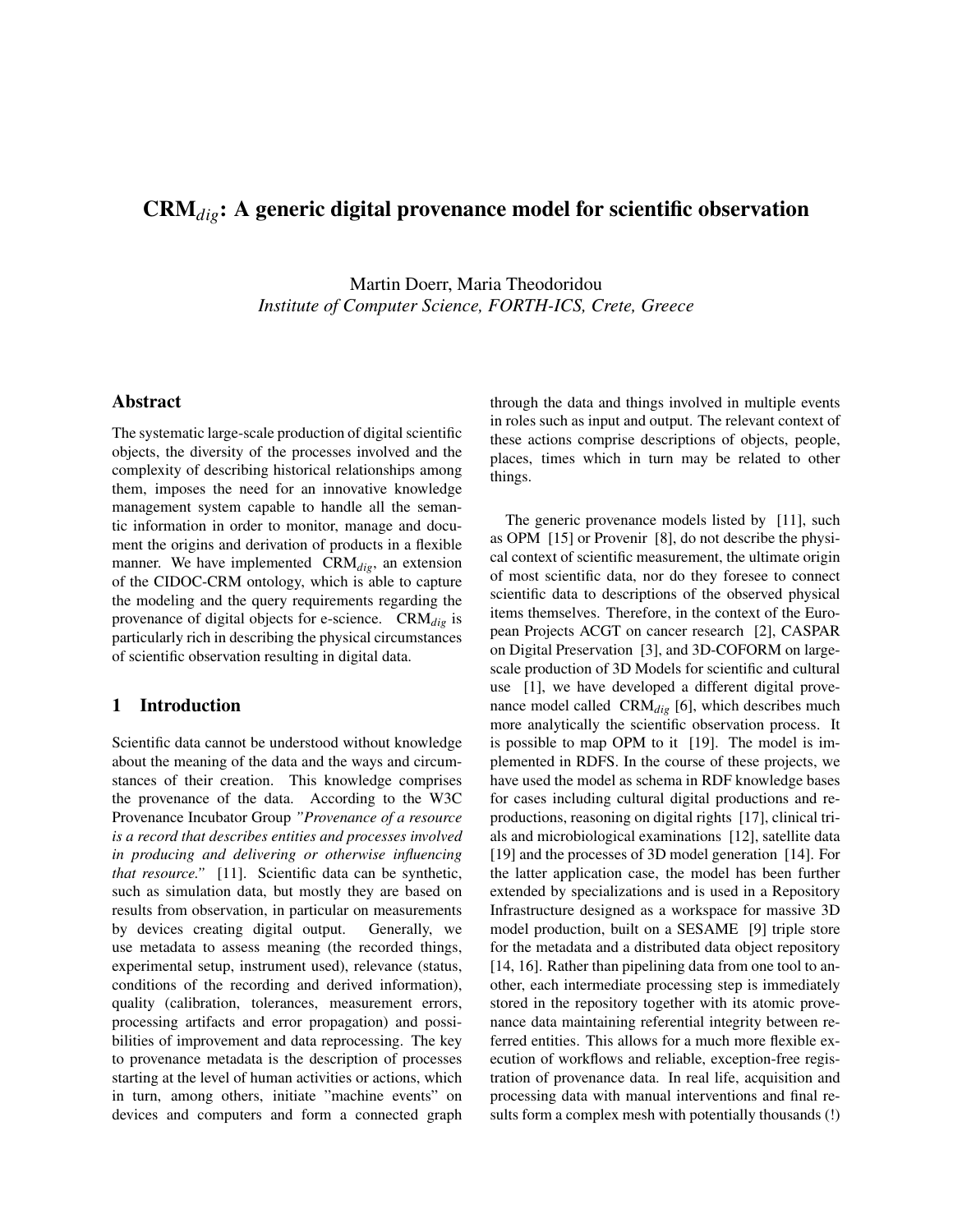

Figure 1: The complex network of metadata

of files, as symbolically represented in Figure 1.

In order not to reinvent the concepts that describe human activities, physical context and basic notions of scientific observation, we chose CIDOC-CRM (ISO 21127:2006) [4] as the core conceptual schema. Originally, it aids at describing the material past as it is observed or documented by archaeologists, historians and museum experts of all disciplines, including biodiversity and science. It is an event-centric core model of about 80 classes and 130 properties, implemented, among other forms, in RDFS [5] and OWL [18]. Instances of the CIDOC-CRM model can be merged to huge meaningful networks of knowledge about historical facts and contextual relationships [13, 4].

The use of the CRM and extensions of it enables an easy integration of provenance data with descriptions of the observed reality and integrated reasoning.

# 2 CRM*dig*: a model to support provenance metadata

Consequently we have developed an extension of the CIDOC CRM ontology called CRM*dig*, able to capture the modeling and the query requirements regarding the provenance of digital objects. It is based on events that causally relate physical objects, digital objects, actors, times and places in a similar way that OPM relates processes with artifacts and agents [19, 15]. In addition, being an extension of CIDOC-CRM, it inherits the notion of observation of reality and the physical context of material objects, allowing for descriptions of digital objects participating in actions measuring physical properties and of capturing sensor data in a material environment. CRM<sub>dig</sub>describes and integrates the digital provenance with the physical object that has been measured or even digitized. It also describes the devices that participate in the measurement or digitization and makes it possible to follow the history of individual devices, track factors of possible distortion of results and answer complex queries regarding their status. Such queries are useful in error identification and correction, e.g. faults in photo-shooting devices, drop out of a camera or false input parameters in procedures.

At a high level, events in provenance metadata can be structured by answering the following four main questions about:

- WHO: the persons or organizations playing role in the event,
- WHERE: the place the event occurred ,
- WHEN: the time the event occurred.
- WHAT: the things involved in the event.
- HOW: The kind of process and techniques applied.

Since we support multiple instantiation, an action may simultaneously be of multiple types and thus a new processing class can be introduced specializing the more generic ones. Together with the support of specialized links we are able to describe HOW events and things are related.

The basic classes of CRM*dig* comprise a hierarchy of event classes and a hierarchy of digital things. The *Digital Machine Event* (Figure 2) is a very generic notion essential for e-science. We regard that any such event happens on behalf of a human Actor responsible for it, and that its products belong to this Actor. Therefore we make it subclass of crm:E65 Creation. It is further specialized into *Digital Measurement Event* (Figure 3) and *Formal Derivation*. A *Digital Measurement Event* is modeled as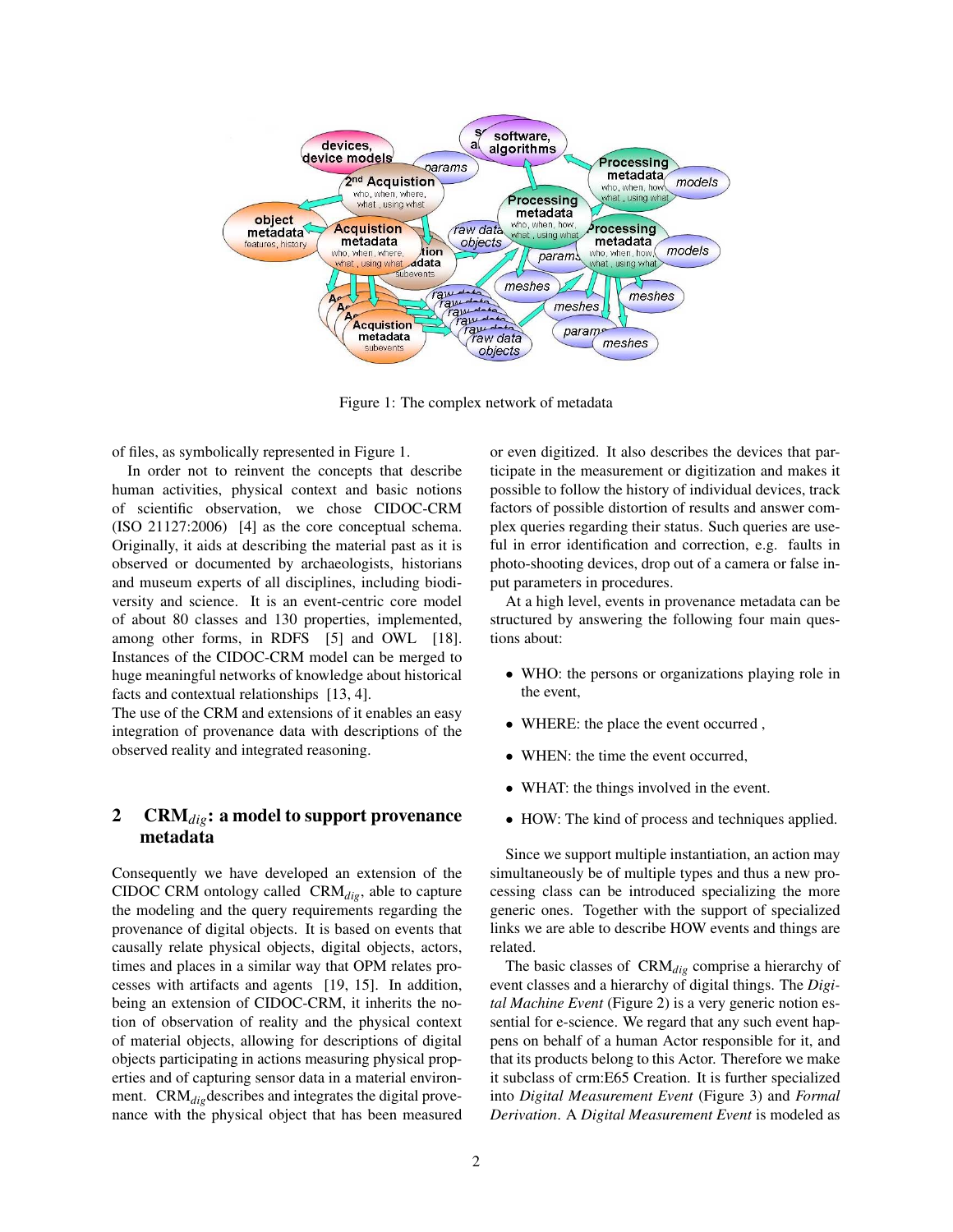

Figure 2: CRM*dig*- Human creation by machine events

a subclass of both *Digital Machine Event* and *Measurement* (a basic CIDOC-CRM class regarding the measuring of physical properties), thus allowing the correlation of the measured object with the device that did the measurement. Being a specialization of ISO21127, it allows for embedding Provenance data in any wider context of social activity and material setting, such as Digitization Processes, taking of sensory data in the ocean, by satellites etc.

In the sequence, we have modeled further specializations, such as the Digitization Process, which is specific to a certain domain and assists, besides others, reasoning about "depicted objects", and the notions of software execution and their physical and social context. For satellite data, the data transmission events to the ground are important. Similar specializations may be created to reason about other specific classes of measurements according to the needs of an application domain. The complete RDF schema of CRM*dig* version 2.5 is available at [6].



Figure 3: CRM*dig*- Digital Measurement(Activity view)

#### 2.1 Use cases

It is of high importance to record and store semantic information concerning scientific procedures in an integrated semantic network under a common schema which allows for useful inferences on indirect or derived relationships, frequently following deep data paths in the network. If the metadata are consistent and the relationships are well described, chains or data paths are created that correlate events, objects, places, times, people. These paths can be traversed in order to find distant relations relevant for understanding and managing the content. For example, the physical object represented in a given 3D model may not be described in the model's metadata, but may exist in the metadata describing the acquisition process. Figure 4 presents the network of objects and processes for two digitization events and subsequent six processing events related to a specific panel of the V&A Museum. In the context of 3D-COFORM, the panel was digitized with two different techniques and the digitization products were further processed producing finally two 3D models of the object. All relevant data and metadata were stored in the integrated repository RI [1, 14]. Under the assumption, that the subsequent processing events are declared as "subject preserving", which means that the physical object depicted in the derivatives remains the same as the one in the derivation source, it is possible to infer the subject of the model by traversing the following path:



If the metadata, that the "A.15-1955 Ivory Panel" was digitized, were physically copied from the acquisition data to each derivative, still they would not capture that all derivatives also "show Jesus Christ". But the museum records significant information regarding the physical object which can be integrated into the RDF knowledge network. For example, we know that "A.15-1955 Ivory Panel" depicts the Ascension and Jesus Christ. Due to this fact, we can answer the question "Find all objects that are about Jesus Christ" exhaustively and the answer set of such a query will consist of the 3D Model and all the intermediate and terminal Data Objects produced during digitization and processing of the A.15- 1955 Ivory Panel.

Another issue that can be addressed by queries on the metadata of the processing chain, is tracing device flaws,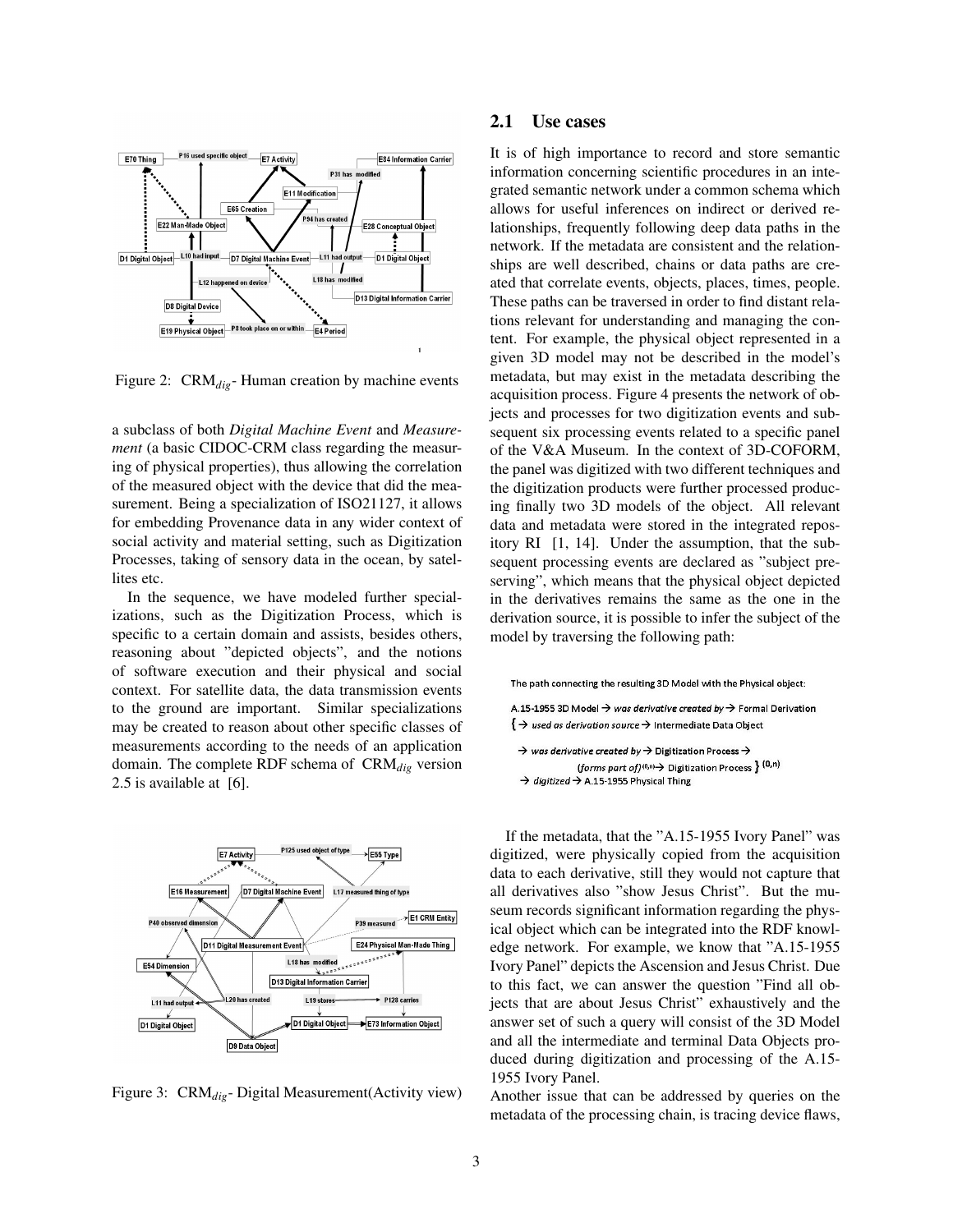

Figure 4: The digitization and processing of a cultural object

e.g. when observing that the same pixels are destroyed in several digital objects that may have been produced by different processes, using the same device. An example that shows the importance of following the history of a device is the Hubble Space Telescope. Within weeks of its launch, the returned images showed that there was a serious problem with the optical system. Nonetheless, during the first three years of the Hubble mission, before the optical corrections, the telescope still carried out a large number of productive observations. The error was well characterized and stable, enabling astronomers to optimize the results obtained using sophisticated image processing techniques such as deconvolution [7]. In December 1993 the First Servicing Mission restored Hubble's Vision. Once Hubble received its corrective "eyeglasses," it began seeing more clearly [10].

### 3 Conclusions

In this paper we presented CRM*dig*, an extension of the ISO21127 ontology, able to capture the modeling and the query requirements regarding the provenance of digital objects for e-science. The ontology is able to model the physical circumstances of scientific observation resulting in digital data. The ontology is particularly appropriate to describe typical workflows (acquisition, processing, synthesis, presentation) creating a complex semantic network of relationships and to support complex queries which can be resolved by following deep data paths of direct or inferred relationships in the semantic network. Depending on the quality of the required reasoning, more specializations may be introduced. We have verified the model in practice, besides others, by the specialization down to digitization processes. Nevertheless, its contains the constructs at the level of genericity of OPM and other models, and even more, since it is integrated in ISO 21127, which allows for connecting the Provenance view with other parts of reality.